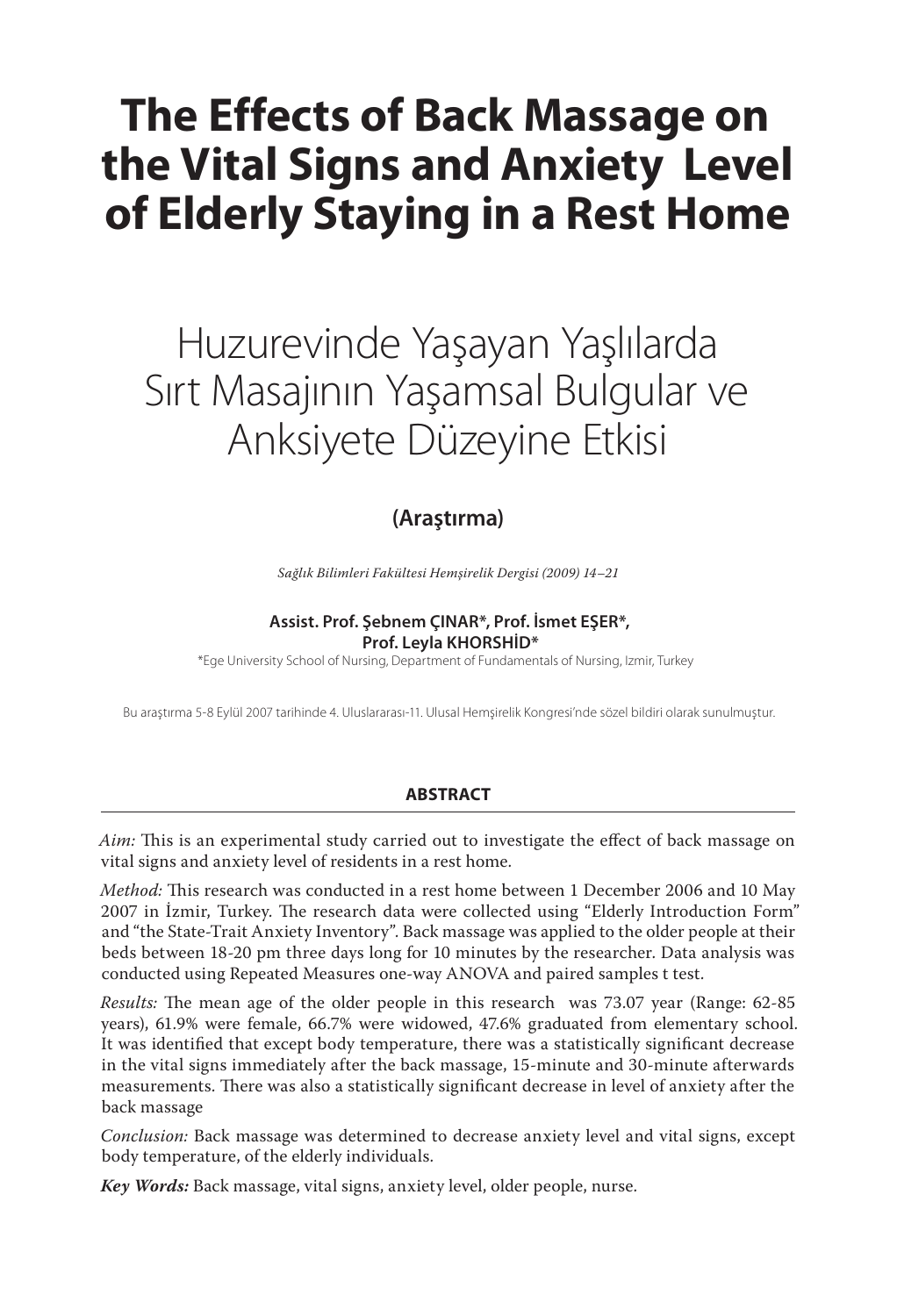#### **ÖZET**

*Amaç:* Bu araştırma, huzurevinde yaşayan yaşlılarda sırt masajının yaşamsal belirtiler ve anksiyeteye etkisini incelemek amacıyla yapılmış, deneysel bir çalışmadır.

*Yöntem:* Araştırma, İzmir'deki bir huzurevinde 1 Aralık 2006- 10 Mayıs 2007 tarihleri arasında yürütülmüştür. Araştırmanın verileri, "Yaşlı Tanıtım Formu" ve "Durumluk-Sürekli Kaygı Ölçeği" kullanılarak toplanmıştır. Sırt masajı araştırmacı tarafından 18.00- 20.00 saatleri arasında 10 dakika süreyle üç gün yaşlının yatağında uygulanmıştır. Verilerin değerlendirilmesi tekrarlayan ölçümlerde tek yönlü varyans analizi ve iki eş arasındaki farkın önemlilik testi kullanılarak yapılmıştır.

*Bulgular:* Araştırma kapsamına alınan yaşlıların, yaş ortalaması 73.07 yıl (62-85yaş) olup, % 61.9'u kadın, %47.6'sı ilkokul mezunu, %66.7'si duldur. Araştırma sonucunda, Sırt masajı uygulamasından önce, hemen sonra, 15 dakika ve 30 dakika sonra yaşlıların vücut sıcaklığı dışındaki yaşamsal bulgu değerlerinde istatistiksel olarak anlamlı düzeyde bir azalma olduğu saptanmıştır. Sırt masajı sonrası yaşlıların anksiyete düzeylerinde istatistiksel olarak anlamlı bir azalma olduğu belirlenmiştir.

*Sonuç:* Sırt masajının; yaşlıların vücut sıcaklığı dışındaki yaşamsal bulgu değerlerini ve anksiyete düzeylerini azalttığı belirlenmiştir.

*Anahtar Kelimeler:* Sırt masajı, yaşamsal bulgular, anksiyete, yaşlı, hemşire.

### **Introduction**

In recent years, there has been an increased acceptance of the complementary therapies in the health care system<sup>1</sup>. Hill<sup>2</sup> suggested that the benefits of complementary therapies can be considered as two times more effective than that of conventional therapies. Firstly, complementary therapies can be utilized as psychological healing agents to create a peaceful ambiance in case of a stressful situation. Secondly, they can be used to facilitate the therapeutic relationships between nurse and patient through the development of trust and enhanced communication.

Nursing practices that are complementary to modern technologic medicine are common in the clinical area<sup>1</sup>. One of these practices, massage, can be used effectively in nursing to convey concern and at the same time can serve as an important nursing technique. Including touch as an integral part of nursing care, nurses can transfer calming, soothing and reassuring signals to patients. These emotional and social benefits can provide a critical importance in effective nursing care. Back massage is employed in nursing to stimulate circulation in tissues and to create a sedative, relaxing effect for patients. The psychological, mechanical, physiological and reflexive benefits of massage have been confirmed by nurses, physicians and physical therapists. Back massage is thus believed to have positive effects on the recipient of care that go far beyond the physical procedure<sup>3</sup>. Holand and Pokorny <sup>4</sup> determined that the systolic and diastolic blood pressures of 52-88 year old individuals fell when they were given a light back massage for three consecutive days. In the same study, the patients stated that they felt less anxious, calmer, more rested, more physically comfortable and happier after massage. Fraser and Ross<sup>3</sup> determined that back massage given to chronically ill elderly individuals in an extended care facility relaxed them and decreased their anxiety level.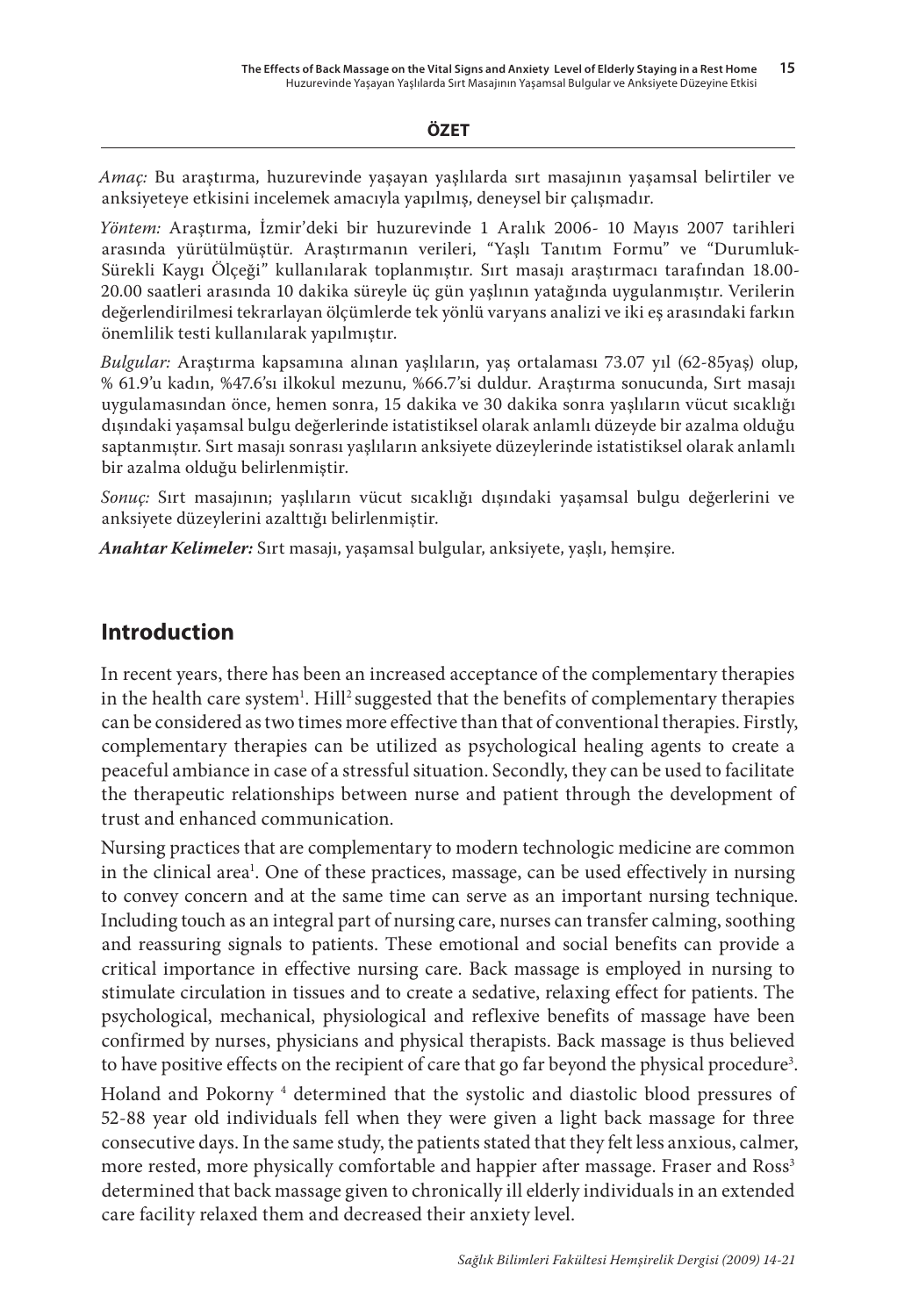Longworth<sup>13</sup> examined the psychological and physiological effects of Slow Stroke Back Massage, and demonstrated decreased anxiety level and decreased muscle tension in patients. However, there were no significant changes in their heart rate or blood pressure. Fakouri and Jones<sup>5</sup> study assessed the effectiveness of the SSBM in promoting relaxation, as manifested by physiological responses. They found that blood pressure and pulse decreased, while skin temperature increased. They concluded that back massage relaxes the elderly, since the clients' verbal responses indicated relaxation. Meek<sup>6</sup> investigated the effects of SSBM on 30 adult hospice clients and found that blood pressure and pulse rate decreased after the intervention and that temperature was increased for 5 minutes afterward. The intervention thus promoted relaxation and proved to be an effective nursing tool.

Although many studies have examined the effect of massage on vital signs and anxiety level, results have been inconsistent. In addition, there have been no studies reported from our country about the effect of back massage on vital signs and anxiety level with vulnerable institutionalized elderly persons. Thus to further geriatric nursing knowledge, it is important to conduct additional research in this area.

## **Aim**

This is an experimental study carried out to investigate the impact of back massage on vital signs and anxiety level of residents in a rest home.

# **Method**

# **Subjects**

This research was conducted in a 300 bed rest home between 1 December 2006 and 10 May 2007 in Izmir, Turkey. Criteria for inclusion were: age 60 years and older; Turkish speaking, alert, oriented, and agreed to participate in the study. Exclusion criteria were: residing in the long term care unit, poor skin integrity, non-verbal, cancer, dementia, and/or a major depressive disorder. Forty-two elderly participants who were within the limitations of the research were included in this research. The same individuals comprised of the experimental and control group.

## **Instruments**

An "Elderly Individual Introduction Form," with seven questions to obtain descriptive information about the elderly staying in a rest home, and a "Recording Form," to record their vital signs, were used. The 20-item State Anxiety Inventory from the State-Trait Anxiety Inventory developed by Spielberger et al.<sup>7</sup> was used to determine the elderly individuals' level of anxiety. The validity and reliability study of the Turkish version of this study was conducted by Öner and Le Compte<sup>8</sup>. The State-Trait Anxiety Inventory has a total of 40 items in two separate tools. The total score from either tool varies between 20 and 80. Having a high score shows a high level of anxiety. The State Anxiety Inventory determines how the individual feels at that moment under those specific conditions<sup>8</sup>.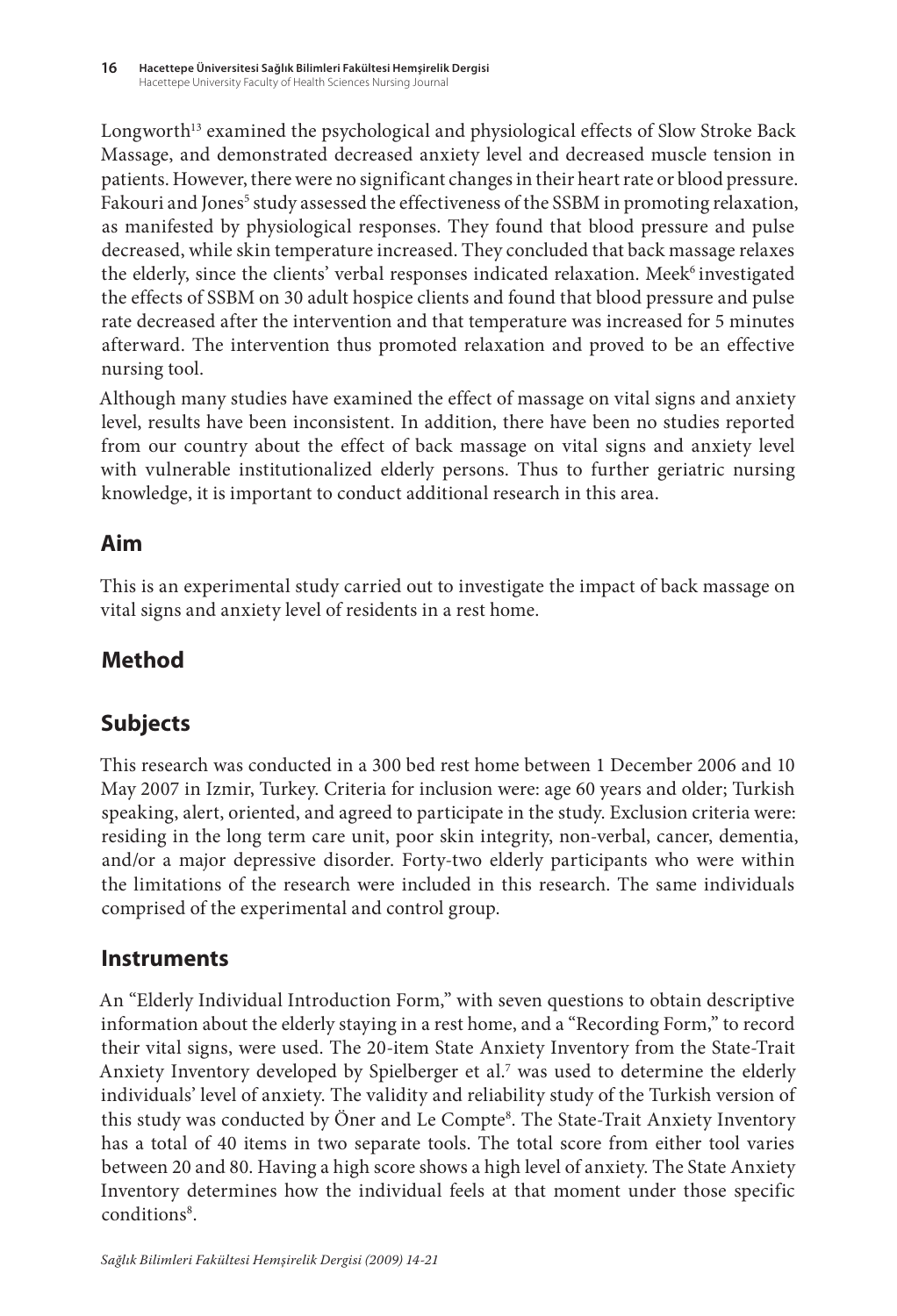## **Procedure**

Back massage that aims relaxation and enjoy for elderly in rest home and hospital consists of effleurage and tapotman are developed by Ersser et al.<sup>9</sup>. Massage was applied to the elderly at their beds between 6.00-8.00 p.m. for three days and for 10 minutes duration by the same researcher who has been educated for back massage. Baby oil was used for lubrication. Vital signs were measured before applying the massage, immediately after the massage and 15 and 30 minutes after the massage. The State Anxiety Inventory was administered before and immediately after the massage was given.

Blood pressure and heart rate were measured with a semi-automatic blood pressure instrument, and the body temperature was measured with a digital thermometer. The blood pressure instrument and digital thermometer were calibrated. The respiratory rate was counted by the researcher.

# **Ethical considerations**

The research was conducted consistent with the ethical principles. Written permission to conduct the research was obtained from the rest home and School of Nursing Scientific Ethics Committee and signed information consent was obtained from the older people to participate in the research.

# **Statistical analyses**

Research data analysis was conducted using Repeated Measures one-way ANOVA and paired samples t test.

# **Results**

It was determined that mean age of the older people were 73.07 years (Range: 62-85 years), 61.9% were female, 66.7% were widowed, 47.6% had elementary school.

Results of this study indicated that there was a significant decrease in the vital signs immediately after the back massage, 15-minute and 30-minute afterwards measurements (p<0.05). There was also a statistically significant decrease in level of anxiety after the back massage (p<0.05) (Table 1).

Before the back massage, the vital signs and anxiety level of elderly was investigated that although there was no a significant difference in respiratory rate and body temperature values between 1<sup>st</sup> and 3<sup>rd</sup> days; in body temperature and anxiety level values between  $2<sup>nd</sup>$  and  $3<sup>rd</sup>$  days (p>0.05), there was a significant difference among systolic and diastolic blood pressure and heart rate values between the days (p<0.05) (Table 2).

# **Discussion**

This study was derived from psychophysiological theories of anxiety, ideas about tactile integration and the principles of massage. According to Selye (1956) and Lader (1967), physiological manifestations of stress or anxiety are triggered by the sympathetic nervous system and can be measured on a continuum as a reflected state of sympathetic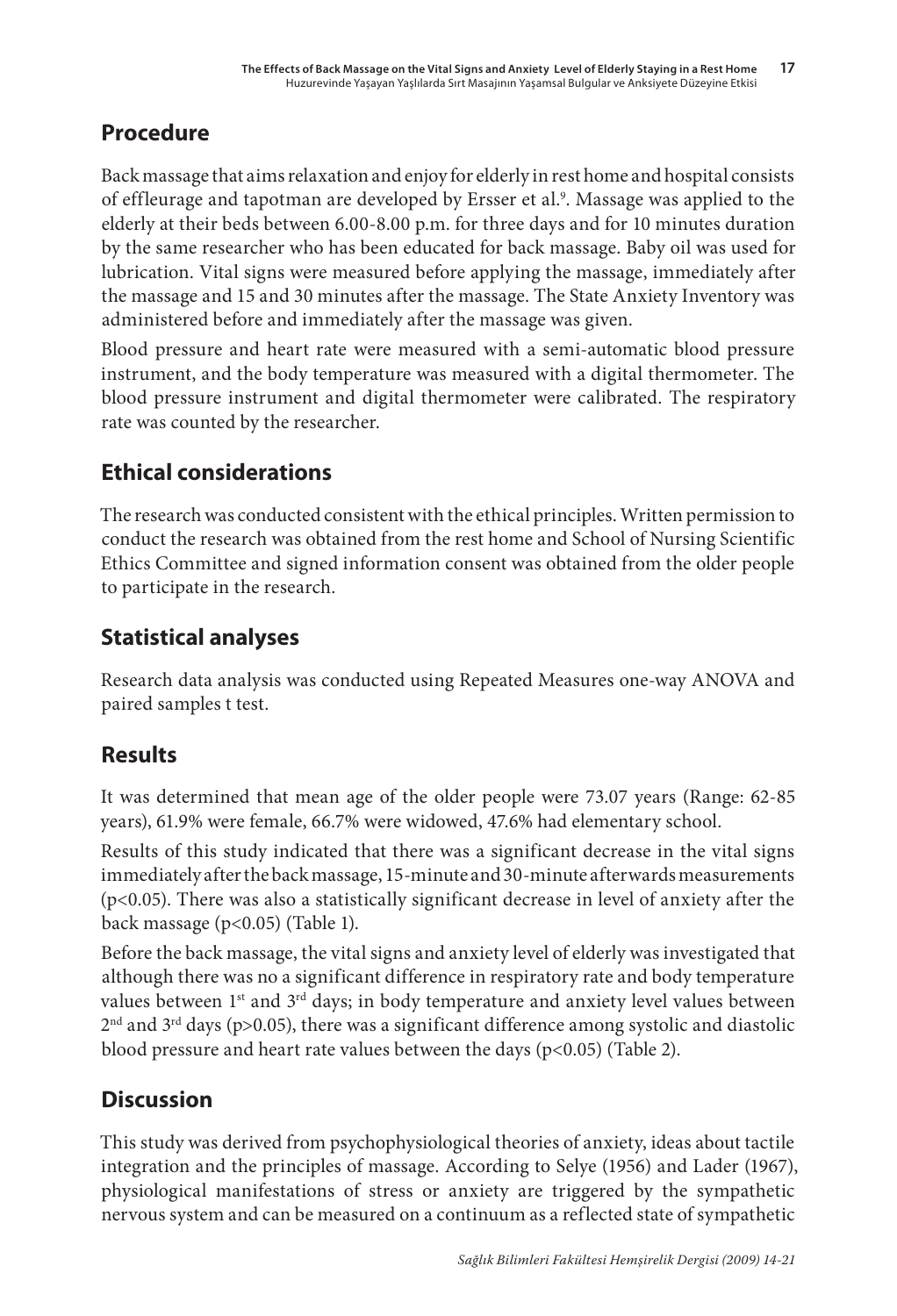| <b>Vital Signs</b><br>and<br>Anxiety     | Massage                 | Day 1             | Day 2             | Day 3            |  |
|------------------------------------------|-------------------------|-------------------|-------------------|------------------|--|
|                                          | <b>Before</b>           | $129.73 \pm 8.08$ | $124.57 \pm 6.59$ | 126.38±10.65     |  |
|                                          | After                   | 126.97± 7.65      | 122.07±7.20       | 122.92± 10.52    |  |
| <b>Systolic Blood</b><br><b>Pressure</b> | <b>After 15 minutes</b> | 124.80 ± 7.10     | $120.92 \pm 6.89$ | 121.52± 10.79    |  |
|                                          | <b>After 30 minutes</b> | 125.92± 9.37      | $119.28 \pm 6.73$ | 120.07± 11.38    |  |
|                                          | F                       | 10648.99          | 13419.81          | 5407.36          |  |
|                                          | p                       | 0.001             | 0.001             | 0.001            |  |
|                                          | <b>Before</b>           | $81.50 \pm 5.59$  | 78.50+4.93        | 79.71±7.08       |  |
|                                          | After                   | 79.64+7.65        | 76.64±4.43        | 76.83±7.00       |  |
| <b>Diastolic Blood</b>                   | <b>After 15 minutes</b> | 77.38±5.61        | 74.52±4.07        | 74.85±7.17       |  |
| <b>Pressure</b>                          | <b>After 30 minutes</b> | 77.78±7.88        | 72.83±3.90        | 73.04±5.86       |  |
|                                          | F                       | 6840.40           | 14116.35          | 5421.60          |  |
|                                          | p                       | 0.001             | 0.001             | 0.001            |  |
|                                          | <b>Before</b>           | 88.19±6.14        | $86.71 \pm 6.07$  | $82.71 \pm 6.12$ |  |
|                                          | After                   | $85.64 + 5.95$    | $83.85 \pm 6.18$  | $80.83 \pm 6.05$ |  |
| <b>Heart Rate</b>                        | <b>After 15 minutes</b> | 84.00±5.61        | $83.35 \pm 6.25$  | 79.35±6.34       |  |
|                                          | <b>After 30 minutes</b> | 84.50±4.49        | $81.23 \pm 6.29$  | $78.61 \pm 5.18$ |  |
|                                          | F                       | 10287.06          | 7727.29           | 8057.77          |  |
|                                          | p                       | 0.001             | 0.001             | 0.001            |  |
|                                          | <b>Before</b>           | $22.21 \pm 2.73$  | $21.35 \pm 2.17$  | $22.23 \pm 2.34$ |  |
|                                          | After                   | $21.59 \pm 2.36$  | $20.80 \pm 2.15$  | $20.45 \pm 2.54$ |  |
| <b>Respiratory</b>                       | <b>After 15 minutes</b> | $20.02 \pm 3.06$  | $20.28 \pm 2.43$  | $19.57 \pm 2.53$ |  |
| <b>Rates</b>                             | <b>After 30 minutes</b> | 21.09±2.80        | $19.16 \pm 2.59$  | $19.14 \pm 2.64$ |  |
|                                          | F                       | 3025.87           | 3653.42           | 2939.43          |  |
|                                          | p                       | 0.001             | 0.001             | 0.001            |  |
|                                          | <b>Before</b>           | 36.77±0.44        | 36.94±0.51        | 36.77±0.92       |  |
|                                          | <b>After</b>            | 37.06±0.44        | 37.12±0.49        | 37.19±0.47       |  |
| <b>Body</b>                              | <b>After 15 minutes</b> | 36.94±0.44        | 37.02±0.51        | 37.25±0.53       |  |
| <b>Temperature</b>                       | <b>After 30 minutes</b> | 36.97±0.50        | 37.00±0.54        | 36.98±0.50       |  |
|                                          | F                       | 292959.82         | 217642.48         | 229219.77        |  |
|                                          | p                       | 0.001             | 0.001             | 0.001            |  |
|                                          | Before                  | $37.23 \pm 5.31$  | 35.28±4.25        | 35.19±3.44       |  |
| <b>Anxiety level</b>                     | After                   | $26.59 \pm 5.48$  | $25.83 \pm 3.64$  | 27.90±4.13       |  |
|                                          | t                       | 9.18              | 27.57             | 11.78            |  |
|                                          | p                       | 0.001             | 0.001             | 0.001            |  |

#### **Table 1. Effects of back massage on vital signs and anxiety level in the elderly**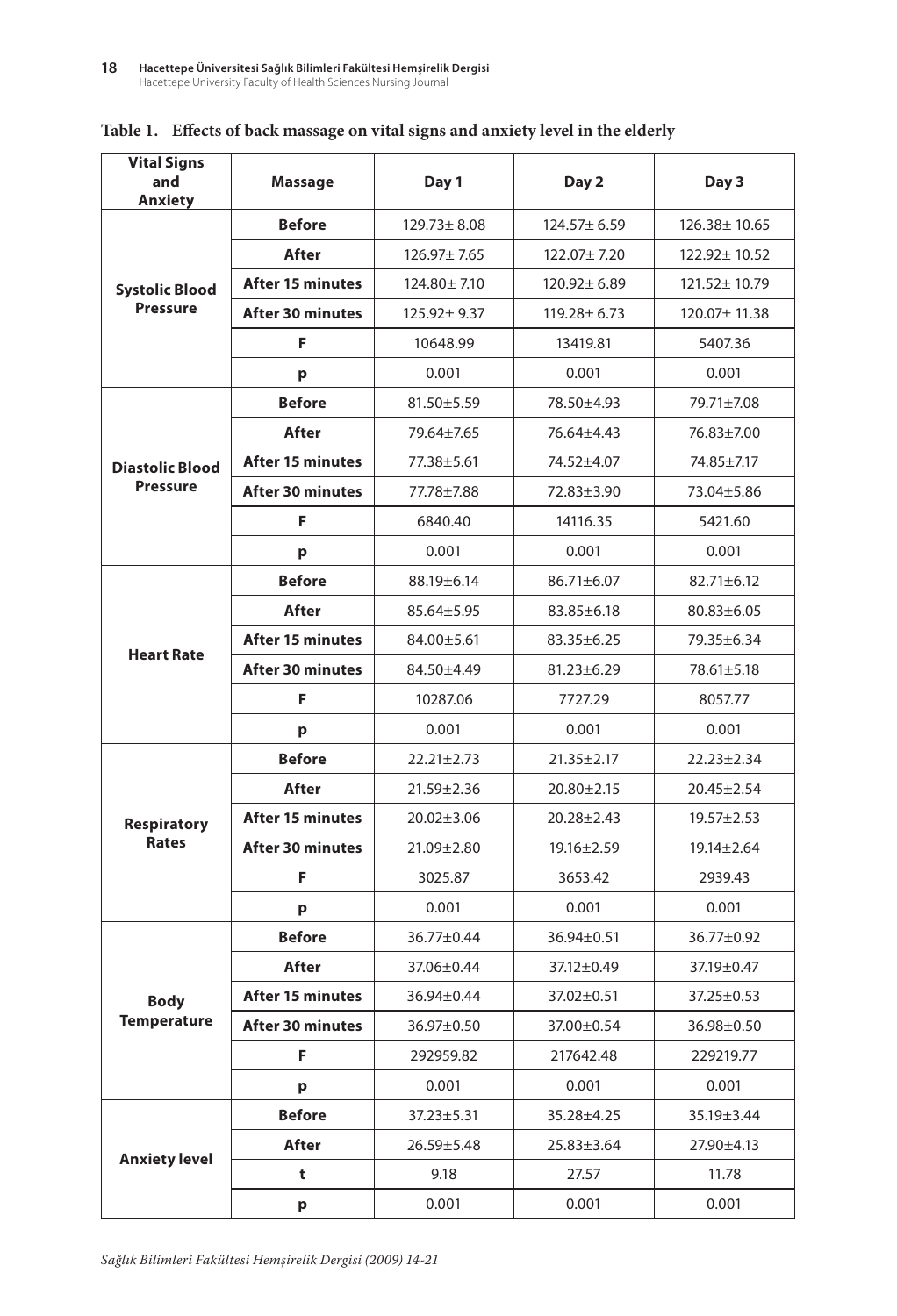| Table 2. The comparison of vital signs and anxiety level of the elderly before back massage |
|---------------------------------------------------------------------------------------------|
| according to days                                                                           |

| <b>Vital Signs</b><br>and<br><b>Anxiety level</b>   | <b>Massage</b>             | Day 1*2           |                            | Day 1*3           |                   | Day 2*3           |                                                                                           |
|-----------------------------------------------------|----------------------------|-------------------|----------------------------|-------------------|-------------------|-------------------|-------------------------------------------------------------------------------------------|
|                                                     |                            | Day 1<br>$X + Ss$ | Day 2<br>$X + Ss$          | Day 1<br>$X + Ss$ | Day 3<br>$X + Ss$ | Day 2<br>$X + Ss$ | Day 3<br>$X + Ss$                                                                         |
| Systolic Blood<br><b>Pressure</b>                   | <b>Before</b>              |                   |                            |                   |                   |                   | $ 129.73\pm8.08 124.57\pm6.59 129.73\pm8.08 126.38\pm10.65 124.57\pm6.59 126.38\pm10.65 $ |
|                                                     |                            | t=18.262          | $P = 0.001$                | $t = 6.498$       | $P = 0.001$       | $t = -2.431$      | $P = 0.020$                                                                               |
| <b>Diastolic</b><br><b>Blood</b><br><b>Pressure</b> | <b>Before</b>              |                   | $81.50 + 5.59$ 78.50 +4.93 | $81.50 + 5.59$    | 79.71±7.08        | 78.50 ± 4.93      | 79.71±7.08                                                                                |
|                                                     |                            | $t = 9.032$       | $P = 0.001$                | $t = 4.918$       | $P = 0.001$       | $t = -2.124$      | $P = 0.040$                                                                               |
| <b>Heart Rate</b>                                   | <b>Before</b>              | $88.19 \pm 6.14$  | 86.71±6.07                 | 88.19±6.14        | $82.71 \pm 6.12$  | 86.71±6.07        | 82.71±6.12                                                                                |
|                                                     | $t = 7.196$<br>$P = 0.001$ |                   |                            | t=20.206          | $P = 0.001$       | $t = 13.205$      | $P = 0.001$                                                                               |
| <b>Respiratory</b><br><b>Rates</b>                  | <b>Before</b>              | $22.21 \pm 2.73$  | $21.35 + 2.17$             | $22.21 \pm 2.73$  | $22.23 + 2.24$    | $21.35 + 2.17$    | $22.23 + 2.24$                                                                            |
|                                                     | $P = 0.009$<br>$t = 2.735$ |                   | $t = 0.090$                | $P = 0.929$       | $t = -3.226$      | $P = 0.002$       |                                                                                           |
| <b>Body</b><br><b>Temperature</b>                   | <b>Before</b>              | 36.77±0.44        | 36.94±0.51                 | 36.77±0.44        | 36.77±0.92        | 36.94±0.51        | 36.77±0.92                                                                                |
|                                                     |                            | $t = -3.252$      | $P = 0.002$                | $t = -0.054$      | $P = 0.957$       | $t = 1.668$       | $P = 0.103$                                                                               |
| <b>Anxiety level</b>                                | <b>Before</b>              | $37.23 \pm 5.31$  | 35.28±4.28                 | $37.23 \pm 5.31$  | 35.19±3.44        | 35.28±4.28        | 35.19±3.44                                                                                |
|                                                     |                            | $t = 3.313$       | $P = 0.002$                | $t = 4.249$       | $P = 0.001$       | $t = 0.164$       | $P = 0.870$                                                                               |

nervous system arousal. Montague (1971) suggests that contact with another person may produce a soothing, homeostatic effect when physiological or general tension is present. Weiss (1979) incorporated neurophysiological and sociophysiological theories into a framework of tactile arousal, suggesting that the effects of touch are experienced as neuromuscular excitations of the body and may be exhibited on a continuum, reflective of central nervous system activity. She further postulated that adequate cognitive and affective awareness in the body must result from transport of a certain level of arousal to the central nervous system<sup>3</sup>.

Mechanical stimulation of nerve receptors on the surface of the body has an emotionally relaxing and calming effect according to the technique used<sup>10</sup>. There is a decreased affect on nerve activity from massage given with light pressure and on a large area such as the back $3,11$ . This is the reason why it is believed that the massage calms and decreases the level of anxiety<sup>3,12</sup>.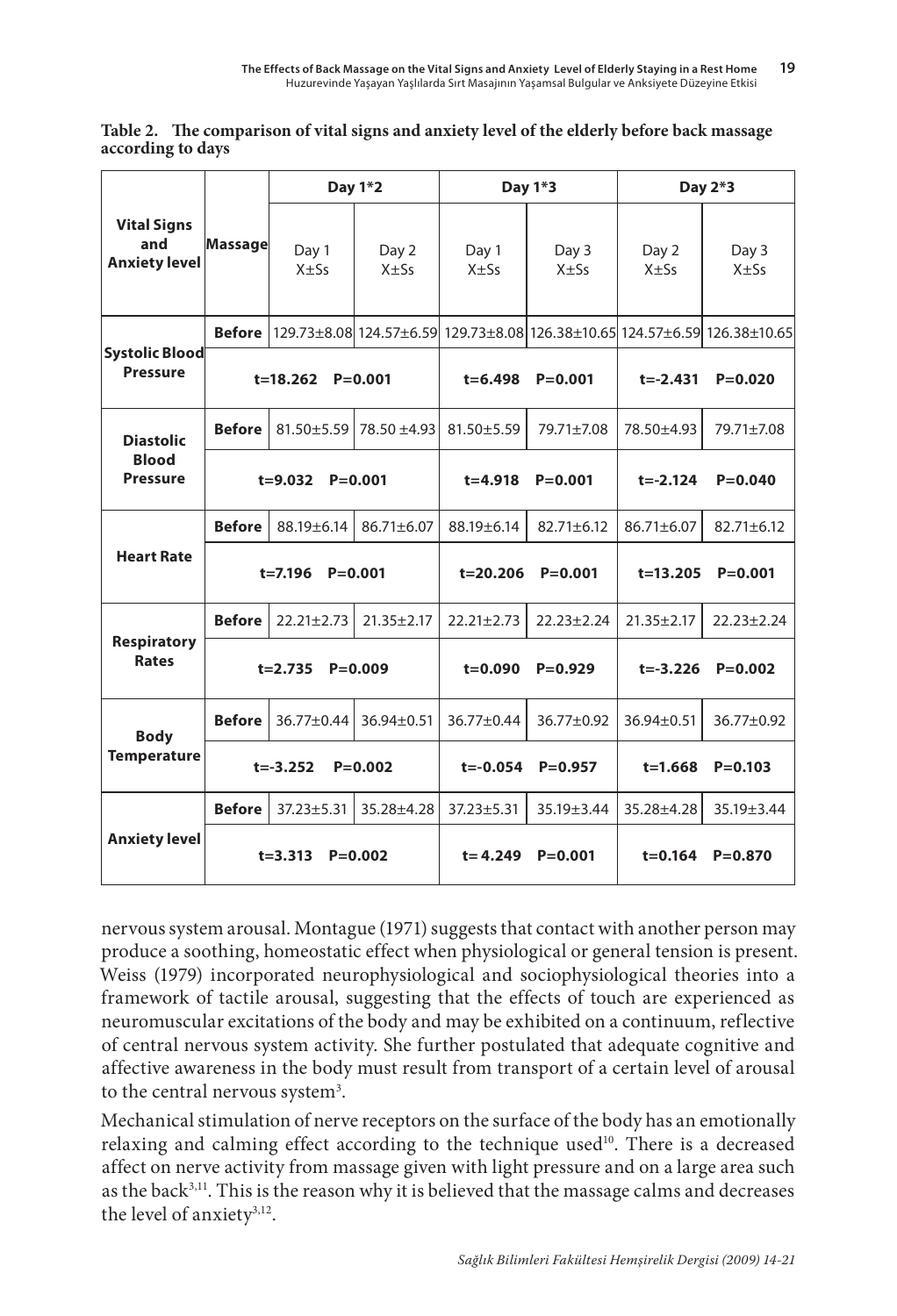It was hypothesized that after the massage intervention older adults would experience significant lower levels of anxiety and exhibit lower blood pressure, heart rates and respiratory rates.

At the conclusion of the research it was determined that, other than body temperature, there was a statistically significant decrease in the vital signs right after the back massage, 15-minute and 30-minute afterwards measurements (p<0.05). There was also a statistically significant decrease in level of anxiety after the back massage  $(p<0.05)$ (Table 1).

These findings were consistent with the study results of Longworth $^{13}$ , Fakouri and Jones $^{5}$ , Ferrell-Torry and Glick<sup>14</sup>, Fraser and Ross<sup>3</sup>, Meek<sup>6</sup>, Corley, Ferriter, Zeh, and Gifford<sup>15</sup>, Holland and Pokorny<sup>4</sup>, Cutshall et al.<sup>16</sup>, Jane et al.<sup>17</sup> and Billhult and Matta<sup>18</sup> who found that massage promotes relaxation, comfort and sleep quality. In contrast, some investigators found no significant effects of massage on psychological responses $12,19$ .

Before the back massage, the vital signs and anxiety level of elderly was investigated that although there was no a significant difference in respiratory rate and body temperature values between  $1<sup>st</sup>$  and  $3<sup>rd</sup>$  days; in body temperature and anxiety level values between  $2<sup>nd</sup>$  and  $3<sup>rd</sup>$  days (p>0.05), there was a significant difference among systolic and diastolic blood pressure and heart rate values between the days ( $p<0.05$ ) (Table 2). This alteration in the vital signs and anxiety level values of elderly before the back massage was thought that the effect of massage shows immediately after application.

This study suggests that Back Massage is an important nursing intervention for older adults. Because all physiological variables decreased significantly, it is concluded that there is a relationship between back massage and relaxation. The State Anxiety Inventory also indicated a positive physiological reaction to Back Massage. The change in physiological variables is consistent with the findings of other research.

In the meantime, this study has implications for improving nursing care in a rest home. The Back Massage is simple, noninvasive, easy to administer and cost-effective. Back massage is an intervention that produces positive patient outcomes $^{\rm 4}.$ 

# **Conclusion**

Back massage was determined to decrease vital signs, except body temperature, of the elderly individuals. Nurses can take advantage of this easily implemented, nonpharmacologic method of back massage as an independent nursing action that provides the elderly with physical and psychological comfort.

### **References**

3. Fraser J, Ross K. Psycho-physiological effects of back massage on elderly institutionalized patients. Journal of Advanced Nursing 1993; 18(2): 238-245.

<sup>1.</sup> Hayes J, Cox C. Immediate effects of a five-minute foot massage on patients in critical care. Complementary Therapies in Nursing & Midwifery 2000; 15(6): 77-82.

<sup>2.</sup> Hill C. Is massage beneficial to critically ill patients in intensive care units? A critical review. Intensive and Critical Care Nursing 1993; 9:116-121.